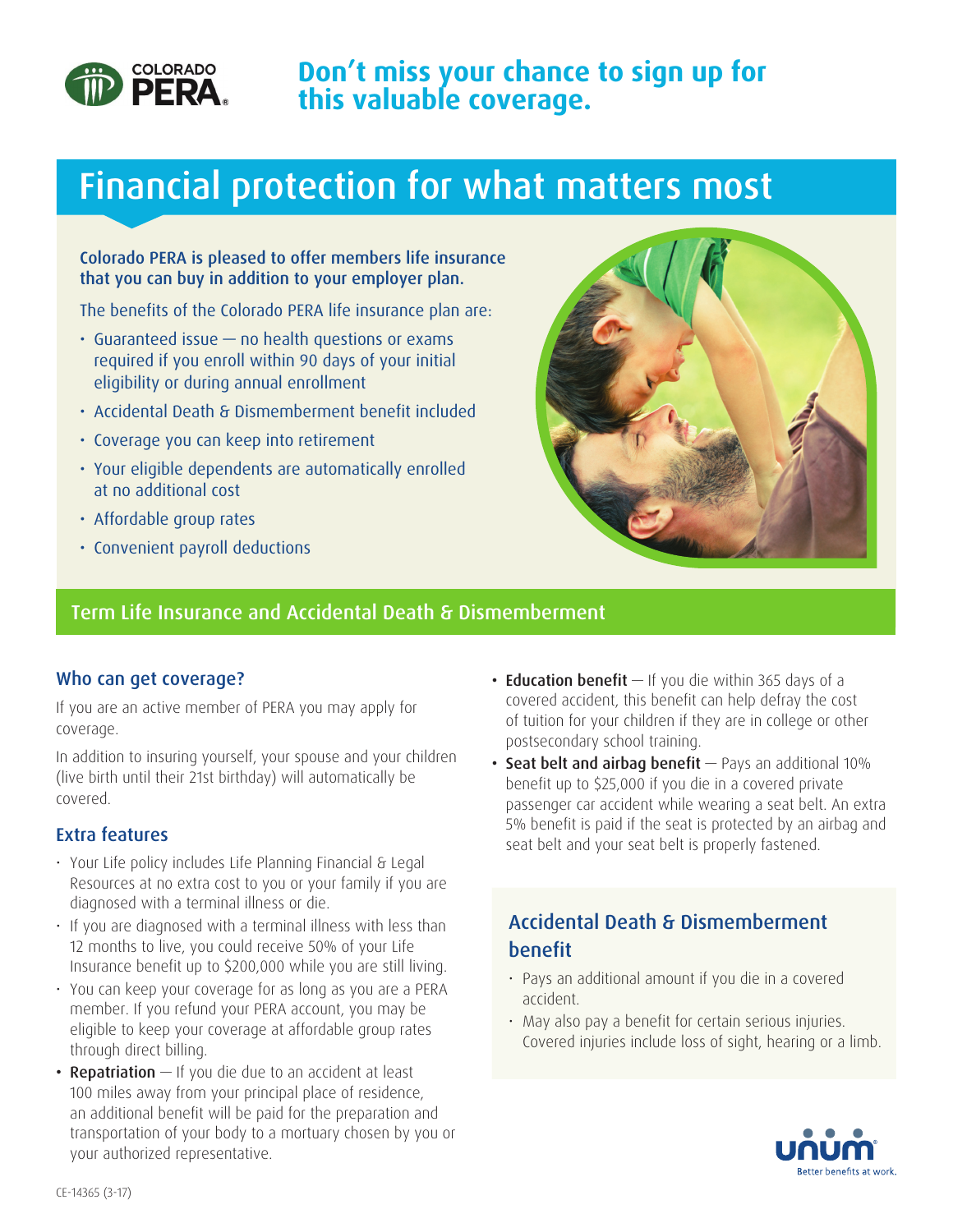# How much coverage can I get?

| <b>Tier 1</b><br>Active member: \$7.75 per month<br>Retiree: \$10.28 per month |           |         |                                      |  |  |
|--------------------------------------------------------------------------------|-----------|---------|--------------------------------------|--|--|
| Member's Age                                                                   | Member    | Spouse  | Child                                |  |  |
| Less than 25                                                                   | \$100,000 | \$6,000 | Less than                            |  |  |
| $25 - 29$                                                                      | 95,000    | 6,000   | 14 days $-$ \$1,000                  |  |  |
| $30 - 34$                                                                      | 85,000    | 6,000   | 14 days through age<br>$20 - 52,500$ |  |  |
| $35 - 39$                                                                      | 70,000    | 6,000   |                                      |  |  |
| $40 - 44$                                                                      | 40,000    | 6,000   |                                      |  |  |
| $45 - 49$                                                                      | 30,000    | 6,000   |                                      |  |  |
| $50 - 54$                                                                      | 20,000    | 6,000   |                                      |  |  |
| $55 - 59$                                                                      | 15,000    | 3,500   |                                      |  |  |
| $60 - 64$                                                                      | 7,500     | 2,500   |                                      |  |  |
| $65 - 69$                                                                      | 5,000     | 2,500   |                                      |  |  |
| $70 - 74$                                                                      | 3,500     | 1,000   |                                      |  |  |
| $75 - 79$                                                                      | 2,500     | 1,000   |                                      |  |  |
| $80 - 84$                                                                      | 2,250     | 1,000   |                                      |  |  |
| $85 - 89$                                                                      | 1,875     | 1,000   |                                      |  |  |
| $90 - 94$                                                                      | 1,875     | 1,000   |                                      |  |  |
| $95+$                                                                          | 1,750     | 1,000   |                                      |  |  |

| <b>Tier 2</b><br>Active member: \$15.50 per month<br>Retiree: \$20.56 per month |           |          |                     |  |  |
|---------------------------------------------------------------------------------|-----------|----------|---------------------|--|--|
| Member's Age                                                                    | Member    | Spouse   | Child               |  |  |
| Less than 25                                                                    | \$200,000 | \$12,000 | Less than           |  |  |
| $25 - 29$                                                                       | 190,000   | 12,000   | 14 days $-$ \$2,000 |  |  |
| $30 - 34$                                                                       | 170,000   | 12,000   | 14 days through age |  |  |
| $35 - 39$                                                                       | 140,000   | 12,000   | $20 - 55,000$       |  |  |
| $40 - 44$                                                                       | 80,000    | 12,000   |                     |  |  |
| $45 - 49$                                                                       | 60,000    | 12,000   |                     |  |  |
| $50 - 54$                                                                       | 40,000    | 12,000   |                     |  |  |
| $55 - 59$                                                                       | 30,000    | 7,000    |                     |  |  |
| $60 - 64$                                                                       | 15,000    | 5,000    |                     |  |  |
| $65 - 69$                                                                       | 10,000    | 5,000    |                     |  |  |
| $70 - 74$                                                                       | 7,000     | 2,000    |                     |  |  |
| $75 - 79$                                                                       | 5,000     | 2,000    |                     |  |  |
| $80 - 84$                                                                       | 4,500     | 2,000    |                     |  |  |
| $85 - 89$                                                                       | 3,750     | 2,000    |                     |  |  |
| $90 - 94$                                                                       | 3,750     | 2,000    |                     |  |  |
| $95+$                                                                           | 3,500     | 2,000    |                     |  |  |

| Tier 3<br>Active member: \$23.25 per month<br>Retiree: \$30.84 per month |           |          |                                      |  |  |
|--------------------------------------------------------------------------|-----------|----------|--------------------------------------|--|--|
| Member's Age                                                             | Member    | Spouse   | Child                                |  |  |
| Less than 25                                                             | \$300,000 | \$18,000 | Less than                            |  |  |
| $25 - 29$                                                                | 285,000   | 18,000   | 14 days $-$ \$3,000                  |  |  |
| $30 - 34$                                                                | 255,000   | 18,000   | 14 days through age<br>$20 - 57,500$ |  |  |
| $35 - 39$                                                                | 210,000   | 18,000   |                                      |  |  |
| $40 - 44$                                                                | 120,000   | 18,000   |                                      |  |  |
| $45 - 49$                                                                | 90,000    | 18,000   |                                      |  |  |
| $50 - 54$                                                                | 60,000    | 18,000   |                                      |  |  |
| $55 - 59$                                                                | 45,000    | 10,500   |                                      |  |  |
| $60 - 64$                                                                | 22,500    | 7,500    |                                      |  |  |
| $65 - 69$                                                                | 15,000    | 7,500    |                                      |  |  |
| $70 - 74$                                                                | 10,500    | 3,000    |                                      |  |  |
| $75 - 79$                                                                | 7,500     | 3,000    |                                      |  |  |
| $80 - 84$                                                                | 6,750     | 3,000    |                                      |  |  |
| $85 - 89$                                                                | 5,625     | 3,000    |                                      |  |  |
| $90 - 94$                                                                | 5,625     | 3,000    |                                      |  |  |
| $95+$                                                                    | 5,250     | 3,000    |                                      |  |  |

| Tier <sub>4</sub><br>Active member: \$31.00 per month<br>Retiree: \$41.12 per month |           |          |                                       |  |  |
|-------------------------------------------------------------------------------------|-----------|----------|---------------------------------------|--|--|
| Member's Age                                                                        | Member    | Spouse   | Child                                 |  |  |
| Less than 25                                                                        | \$400,000 | \$24,000 | Less than                             |  |  |
| $25 - 29$                                                                           | 380,000   | 24,000   | 14 days $-$ \$4,000                   |  |  |
| $30 - 34$                                                                           | 340,000   | 24,000   | 14 days through age<br>$20 - $10,000$ |  |  |
| $35 - 39$                                                                           | 280,000   | 24,000   |                                       |  |  |
| $40 - 44$                                                                           | 160,000   | 24,000   |                                       |  |  |
| $45 - 49$                                                                           | 120,000   | 24,000   |                                       |  |  |
| $50 - 54$                                                                           | 80,000    | 24,000   |                                       |  |  |
| $55 - 59$                                                                           | 60,000    | 14,000   |                                       |  |  |
| $60 - 64$                                                                           | 30,000    | 10,000   |                                       |  |  |
| $65 - 69$                                                                           | 20,000    | 10,000   |                                       |  |  |
| $70 - 74$                                                                           | 14,000    | 4,000    |                                       |  |  |
| $75 - 79$                                                                           | 10,000    | 4,000    |                                       |  |  |
| $80 - 84$                                                                           | 9,000     | 4,000    |                                       |  |  |
| $85 - 89$                                                                           | 7,500     | 4,000    |                                       |  |  |
| $90 - 94$                                                                           | 7,500     | 4,000    |                                       |  |  |
| $95+$                                                                               | 7,000     | 4,000    |                                       |  |  |

Coverage amount for members will be doubled in the event the loss is due to a covered accident. Benefit amount payable is based on the insured individual's age at the plan anniversary prior to or coincident with the date of loss.